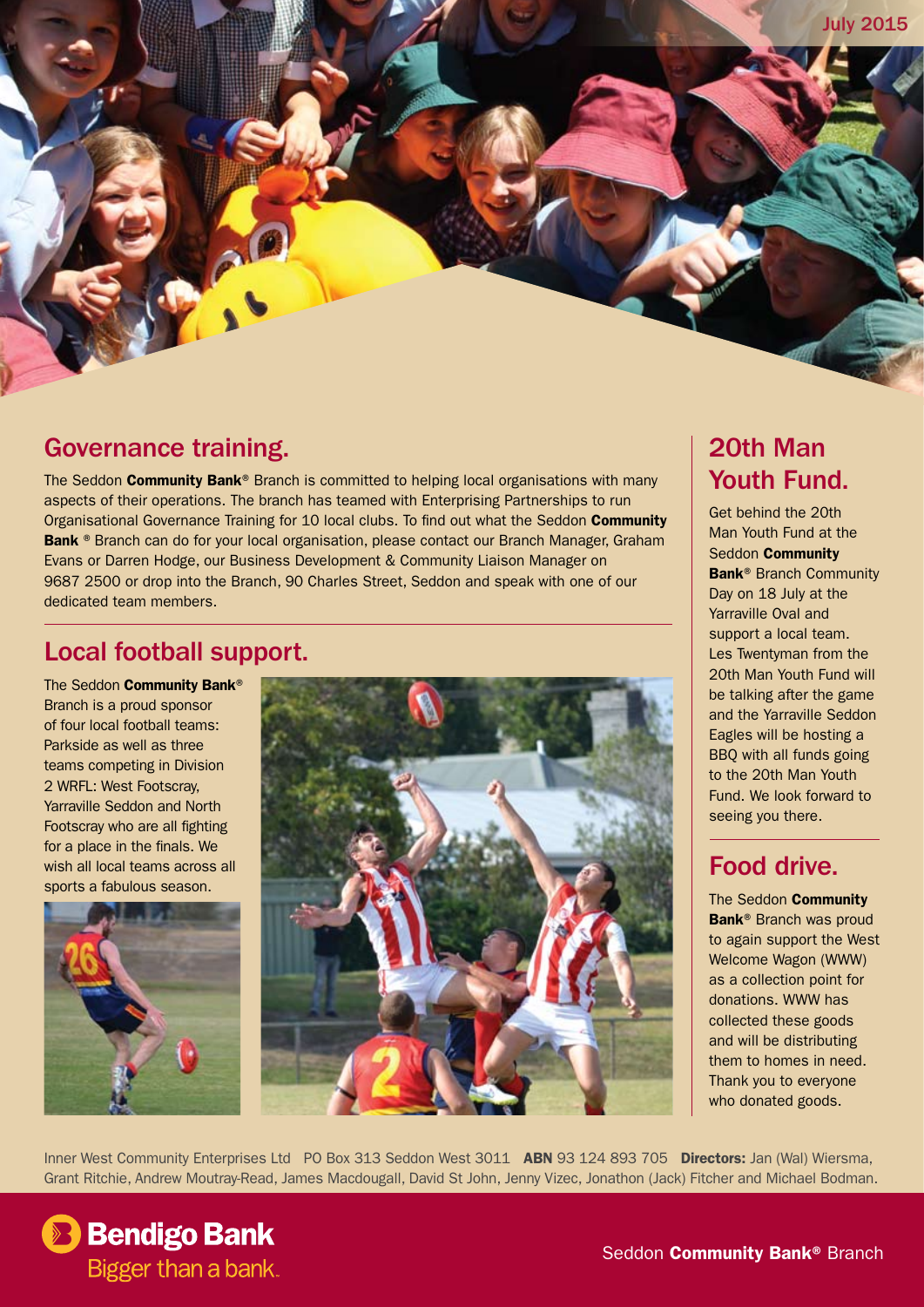### Community Pitch.



The Community Pitch event was held on 21 April at the Yarraville Club. We invited local community groups to submit an application, we were overwhelmed by the response and eventually shortlisted 17 groups to attend the Community Pitch Event. Each group was given three minutes to 'pitch' their need for funding. We invited local businesses to bring along some cash and distribute it to these groups. It was a fantastic community event with over 150 people in attendance. Kevin Harrington was outstanding as MC and ensured it was a fun filled evening. The pitches were amazing, congratulations to all of the community groups involved:











- **Australian Multicultural** Community Services
- **Eating Disorders Foundation** of Victoria
- **Footscray Historical Society** Inc.
- **Footscray Maker Co-operative**
- **Friends of Cruickshank Park**
- **Gateway Social Support** Options Inc.
- Girl Guides Victoria -Yarraville Turtle
- **Hyde Street Youth Band Inc**
- **Seddon Community Group**
- Speakers Bank (a project of annecto Inc)
- The Welcome Group
- **Tomorrow Foundation**
- **West Welcome Wagon** (WWW)
- **Western Edge Youth Arts**
- Willing Older Workers W.O.W! Incorporated
- **With One Voice Footscray**
- Yarraville Seddon Eagles

We wish to thank our fabulous sponsors, the following organisations opened their cheque books and made this event possible by giving away \$500 each:

- Alfa Bakehouse
- Collins & Co.
- Jas Stephens Real **Estate**
- • Pekish @ Yarraville
- **Quest Maribyrnong**
- **Rotary Club of Yarraville**
- **Sweeney Real Estate**
- **Trade Creative Media**
- Yarraville Club

Sabroso, now known as C & G, also gave away \$100. In addition, the sponsors contributed goods for a show bag for all participants.

Furthermore, special thanks to the wonderful team at Pekish @ Yarraville for all of their assistance in making the night a memorable event. Our videographer, Edward Bracey, was outstanding–please visit our Facebook page to watch a three-minute highlight of the evening. Signway Australia Pty Ltd for their fabulous novelty cheques. Ink Creative who always deliver in a flash and last but not least, James Mepham of Warrnambool Photography for taking the excellent happy snaps.

So what happened next? Well that's easy, everyone at the Community Pitch event voted for their most deserving community group. The top six groups then shared in \$6,000 for the Seddon **Community Bank®** Branch's 6th birthday. Voting was open to everyone via Facebook and after four weeks the community's top projects were revealed:

- West Welcome Wagon \$2,000
- Yarraville Turtles Girl Guides \$1,500
- Speakers Bank  $-$  \$1,000
- Hyde Street Youth Band Inc  $-$  \$500
- Australian Multicultural Community Services \$500
- With One Voice Footscray \$500





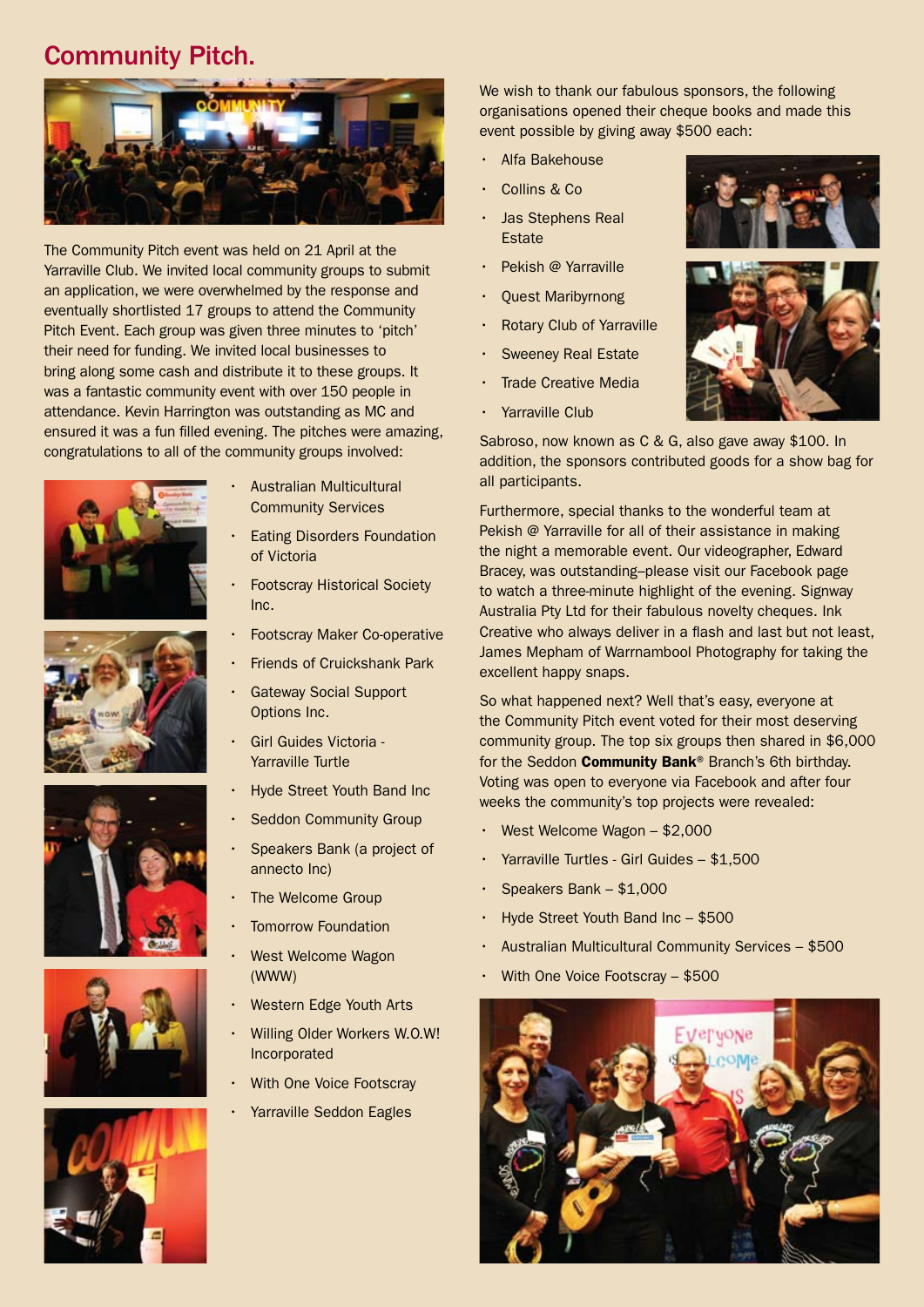## Seddon Community Bank® Branch turns six!

To celebrate our 6th birthday we had a small party, naturally there was cake (thank you Alfa Bakehouse it was delicious) and balloons, but the stars of show was the Hyde Street Youth Band who delighted the crowd with fabulous music. The celebrations centred around the cheque handover of \$6,000 for our 6th birthday in line with our continued commitment to supporting local community groups. It was great to see so many familiar faces in the crowd including our Community Pitch MC, Kevin Harrington. A big thank you to the Hyde Street Youth Band that gave up some of their Saturday morning to entertain the gathering

Please watch this space as we will be holding another Community Pitch event soon. For businesses that want to get on board, please contact our Executive Officer via email eo.iwce@gmail.com







# A personal loan to get you there quicker.

Loaded with benefits and tailored to suit your needs, a personal loan from Seddon Community Bank® Branch may be just what you need to make your big ideas a reality.

Applying is fast, simple and no fuss.

Drop into your nearest branch at 90 Charles Street, Seddon or phone 9687 2500 to find out more.



# **B** Bendigo Bank Bigger than a bank.

### Seddon **Community Bank® Branch**

Terms, conditions, fees and charges apply. All loans subject to the bank's normal lending criteria. Bendigo and Adelaide Bank Limited, ABN 11 068 049 178 AFSL/Australian Credit Licence 237879. S48906-5 (258508\_v1) (19/06/2015)

bendigobank.com.au